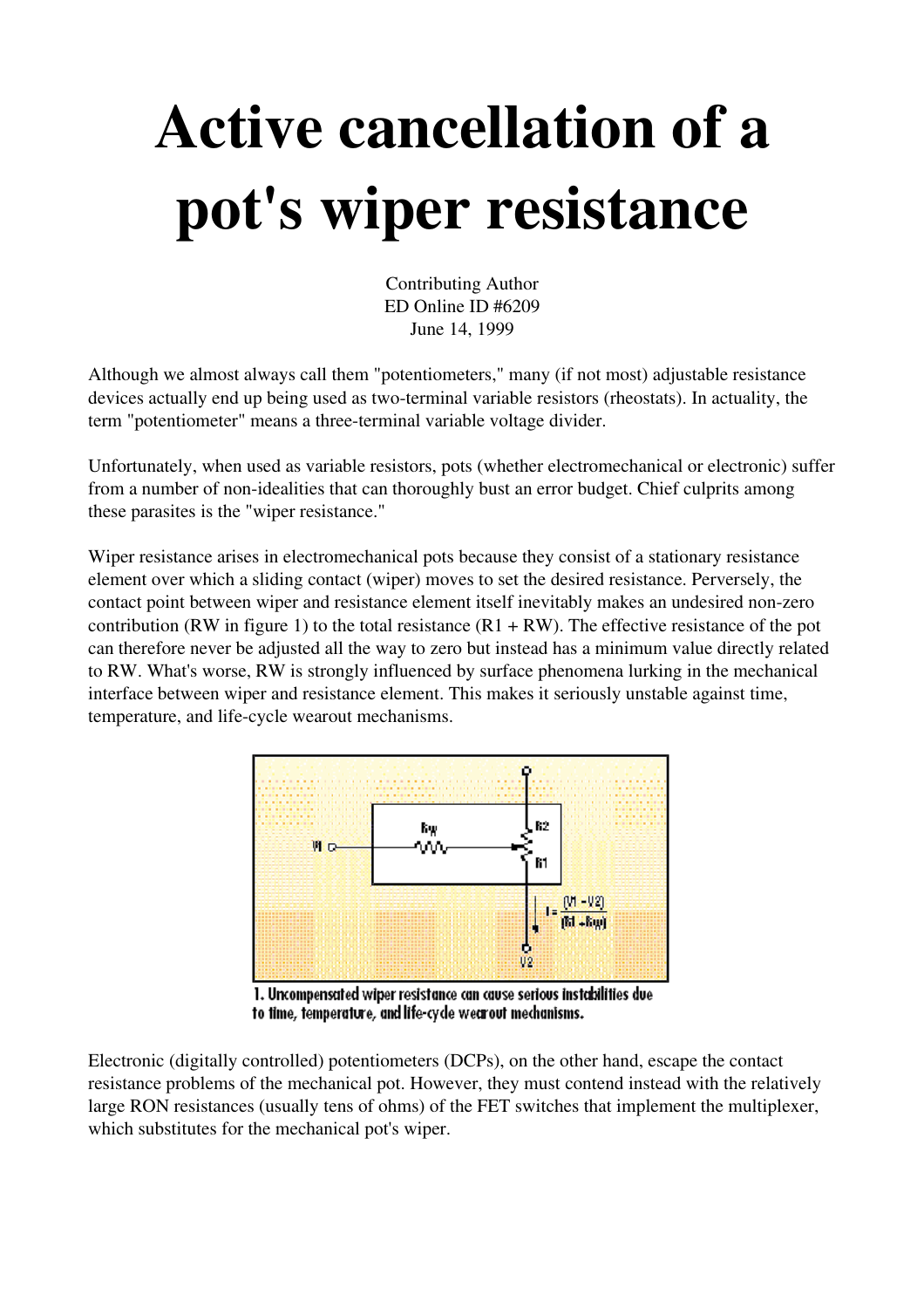While FETs don't wear out and get noisy like mechanical wipers, the FETs' RON temperature coefficients approach  $3000 \text{ ppm} / \textdegree$ C-five to ten times worse than typical resistance elements. Therefore, even relatively small RW contributions to total circuit resistance may significantly degrade circuit stability. Take, for example, the Xicor XC102 digitally controlled pot. Its 1k resistance element has a tempco of  $\pm 600$  ppm/°C max, and the setting resolution is 10 Ω. RWis typically 40 Ω. For resistance settings of 200 Ω or less, the overall resistance tempco is dominated by RW. In addition, because RW can range as high as  $100 \Omega$ , the resistance setting accuracy is at the mercy of RW for settings below 500  $\Omega$ . Not a pretty picture.

Figure 2 illustrates a way to effectively blot out these RW-related difficulties. It relies on the fact that, since the resistance component R2 conducts only negligible (op amp bias) currents, the voltage at the amplifiers (−) input is essentially the same as the voltage at the R1-R2 node and therefore equal to  $(I * R1 + V2)$  independent of RW. Consequently, when the op amp forces the R1-R2 node to V1 (as it must to maintain input balance), I is forced to accurately equal (V1 − V2)/R1, and thus the RWeffects vanish. Optional frequency compensation in the form of CC will sometimes be needed to avoid op-amp feedback instability resulting from phase shift in R2.



2. This arrangement effectively blots out wiper-resistance-related difficulties.

Figure 3 shows the new topology put to good use in a widerange ( $f<sub>0</sub> = 100$  Hz to 10 kHz) Qof-5, digitally tunable bandpass filter. DCP P2 (100k) isn't bothered much by RWeffects, due to RWeffects, its typical 2500:1 RW-to-element resistance ratio. Therefore, it wouldn't benefit from Figure 2's trickery. But DCP P1's performance would be compromised significantly (due to its 25:1 ratio) at low-resistance (high-frequency) settings if nothing were done to cancel its RW. A1 does that while simultaneously buffering the RA−RB voltage divider, the adjustment of which can set passband gain anywhere from 0 to 50.

The incremental (up/down) digital interface of P1 and P2 makes this filter ideal for frequencytracking applications. Such applications have a phasesensitive quadrature detector/comparator combination that can be used to generate the up/down direction control signal for both DCPs. As a result, it's possible to implement a feedback loop that will automatically converge on optimum tuning.